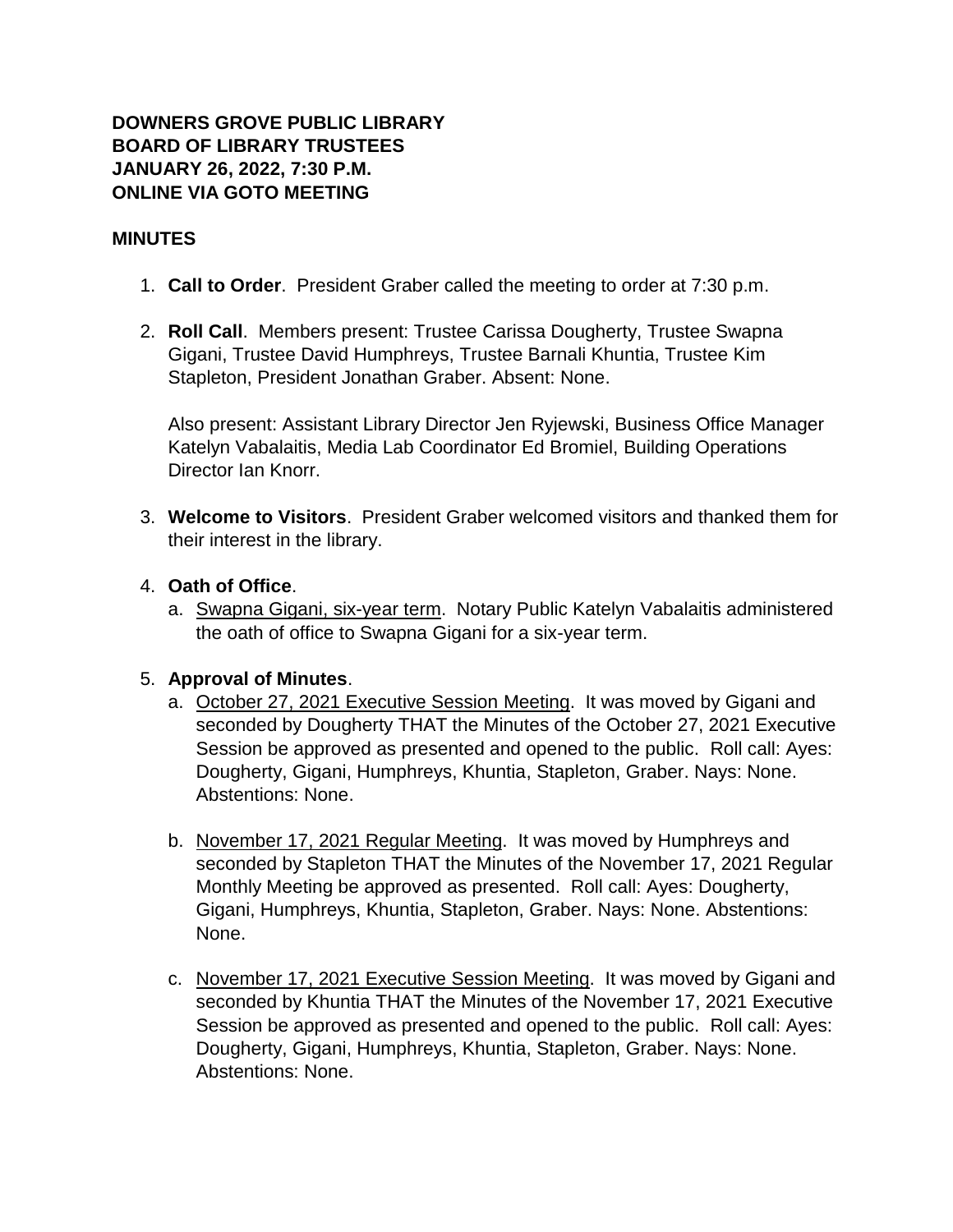## 6. **Financial Matters**.

- a. November 2021 Financial Report. Assistant Library Director Jen Ryjewski presented the report. Revenue came in at almost 102% at the end of November, which included a surplus from 3D print jobs, poster prints, and the sale of withdrawn materials on the sale shelves. Expenditures were at 80% spent. Line 5770, Capital Equipment, was substantially over due to the pickup lockers that were installed. There were over 833 locker pickups in December. The transfer of \$350,000 to the Capital Replacement Fund occurred in November as well. Ryjewski called out the invoice to Library Furniture International, which was the down payment for the new tables purchased for study rooms, conference rooms, and public floor spaces.
- b. December 2021 Invoices. It was moved by Dougherty and seconded by Gigani THAT the payment of December 2021 Operating Fund invoices totaling \$176,846.58, the acceptance of December 2021 credit memos totaling \$11.21, and the ratification of November 2021 payrolls totaling \$239,876.80 be approved. Roll call: Ayes: Dougherty, Gigani, Humphreys, Khuntia, Stapleton, Graber. Nays: None. Abstentions: None.
- c. December 2021 Financial Report. Assistant Library Director Jen Ryjewski presented the report. She reminded the Board that the final, year-end expenditure report would be included in the February Board Packet. Year-end revenues look great and the final revenue report came in at 103%. The expenditure report is at 96% and some of the invoices approved at the meeting will change the percentage a bit for the final report. Ryjewski noted the LIRA invoice for the library's insurance renewal and reminded the Board that there were three payrolls in December. President Graber asked about the library's vendor, Ingram Library Services. Ryjewski responded that Ingram is a book vendor and the library began ordering more print and audiovisual materials through that vendor when Baker and Taylor started having issues fulfilling their orders in a timely manner.
- d. January 2022 Invoices. It was moved by Gigani and seconded by Khuntia THAT the payment of January 2022 Operating Fund invoices for fiscal year 2021 totaling \$40,277.68, the payment of January 2022 Operating Fund invoices for fiscal year 2022 totaling \$128,306.77, and the ratification of December 2021 payrolls totaling \$359,866.10 be approved. Roll call: Ayes: Dougherty, Gigani, Humphreys, Khuntia, Stapleton, Graber. Nays: None. Abstentions: None.
- 7. **Public Comment on Agenda Items**. President Graber invited comment. There was none.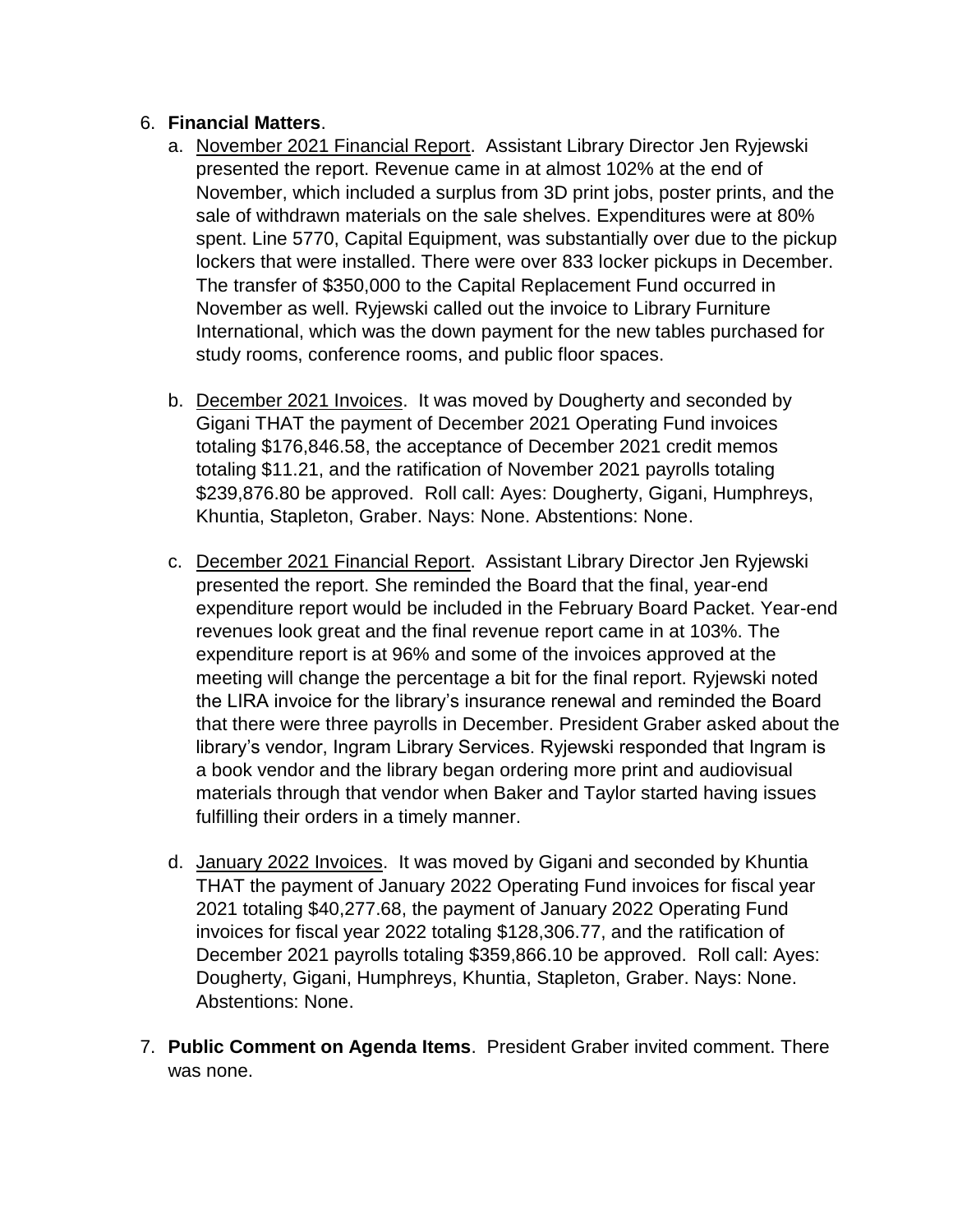8. **Public Comment on Other Library Business**. President Graber invited comment. There was none.

## 9. **New Business**.

a. Elevator Modernization Proposals. Building Operations Director Ian Knorr included three proposals from elevator companies in the Board Packet. He contacted four companies total, but one did not respond. Knorr reached out to the companies to figure out the code that the new elevator will have to meet, which increased the cost a bit. New standards include an air conditioner unit in the elevator room and two-way communication with the elevator car, including audio and a camera. The interior of the elevator cab will also be updated, as it is 23 years old. A normal elevator modernization takes place every 20-25 years, so the library's elevator is right on track. Proposals came in under \$150,000, which was Knorr's goal. The lowest bidder, TK Elevator Corporation, is one of the largest companies that does this kind of work and Knorr recommends accepting their proposal. The project is slated to start this summer.

It was moved by Humphreys and seconded by Gigani THAT the Elevator Modernization Project award to TK Elevator Corporation in the amount of \$143,007.98 be approved. Roll call: Ayes: Dougherty, Gigani, Humphreys, Khuntia, Stapleton, Graber. Nays: None. Abstentions: None.

b. Libraries Illinois Risk Agency (LIRA) Insurance Renewal – Property, Liability, and Workers Compensation. LIRA, the library's current insurance provider, originally advised member libraries to plan for a 20-30% renewal increase. Assistant Library Director Jen Ryjewski was happy to announce that the renewal came in at just over 7%. In addition to property, liability, and workers compensation, LIRA also includes cyber liability, which is rare.

It was moved by Khuntia and seconded by Dougherty THAT the Libraries Illinois Risk Agency (LIRA) insurance package renewal in the amount of \$60,494.00 be approved. Roll call: Ayes: Dougherty, Gigani, Humphreys, Khuntia, Stapleton, Graber. Nays: None. Abstentions: None.

# 10.**Unfinished Business**.

a. COVID-19 Response and Phased Reopening Plan. Library staff decided to suspend in-person programming and close the meeting room and conference rooms through February 13. The management team will meet on February 2 and will reassess the plan at that time. Assistant Library Director Jen Ryjewski alerted the Board to a protest that occurred at St. Charles Public Library last week regarding their masking rules. Ryjewski reached out to the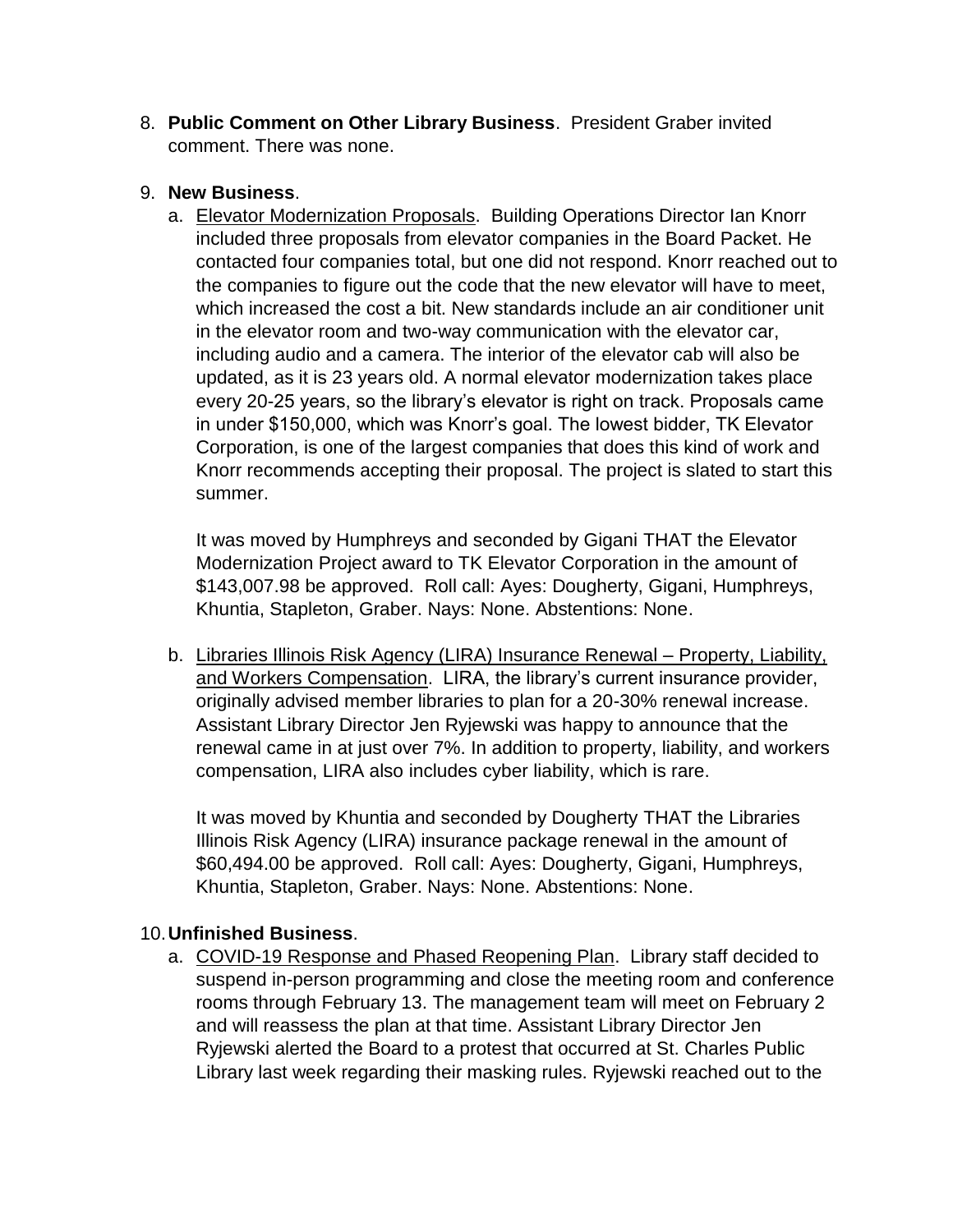Downers Grove Police Department and with their guidance, the library has a plan in place in the event something similar happens in Downers Grove.

It was moved by Stapleton and seconded by Humphreys THAT the Library Director be reauthorized to continue to make temporary policy changes in consultation with the Board President and within the parameters of the COVID-19 Response and Phased Reopening Plan as presented. Roll call: Ayes: Dougherty, Gigani, Humphreys, Khuntia, Stapleton, Graber. Nays: None. Abstentions: None.

11.**Library Director's Report**. Assistant Library Director Jen Ryjewski presented Library Director Julie Milavec's report in her absence. Milavec thanked the Board for their support and understanding during the unexpected time off she has had to take. The library released an anti-hate statement in support of the LGBTQ+ community. There were 102 responses received by library staff, with 85% of them being positive. Building Operations Director Ian Knorr hired two new Building Operations Monitors and the goal is to launch the new safety model in March. The electrical replay panel project is starting soon and Fitzgerald Electric is preparing the panels in advance to minimize the downtime. Knorr arranged for the work to be done Friday nights into Saturday mornings three weekends in a row to avoid disruptions to service. Ryjewski acknowledged Trustee Kim Stapleton, as this meeting is her last as a trustee. She served on the Board for four years and her service is greatly appreciated. Ryjewski highlighted that the Consumer Price Index increased 7%, which will impact next year's budget. The salary schedule is typically arranged around the Consumer Price Index. Despite all the challenges in 2021, the library circulated over one million materials last year.

#### 12.**Trustee Comments and Requests for Information**.

President Graber told Trustees that if they have strong opinions on virtual or inperson meetings, please contact him or Library Director Julie Milavec so there can be a discussion. The decision to hold this meeting virtually came from following the library's own temporary rollback of in-person programs and large meetings.

President Graber thanked Trustee Kim Stapleton for her service to the library and commented that she will be missed.

Trustee Stapleton complimented Assistant Library Director Jen Ryjewski for her work at the meeting. She also commented that she would see everyone around town and at the library.